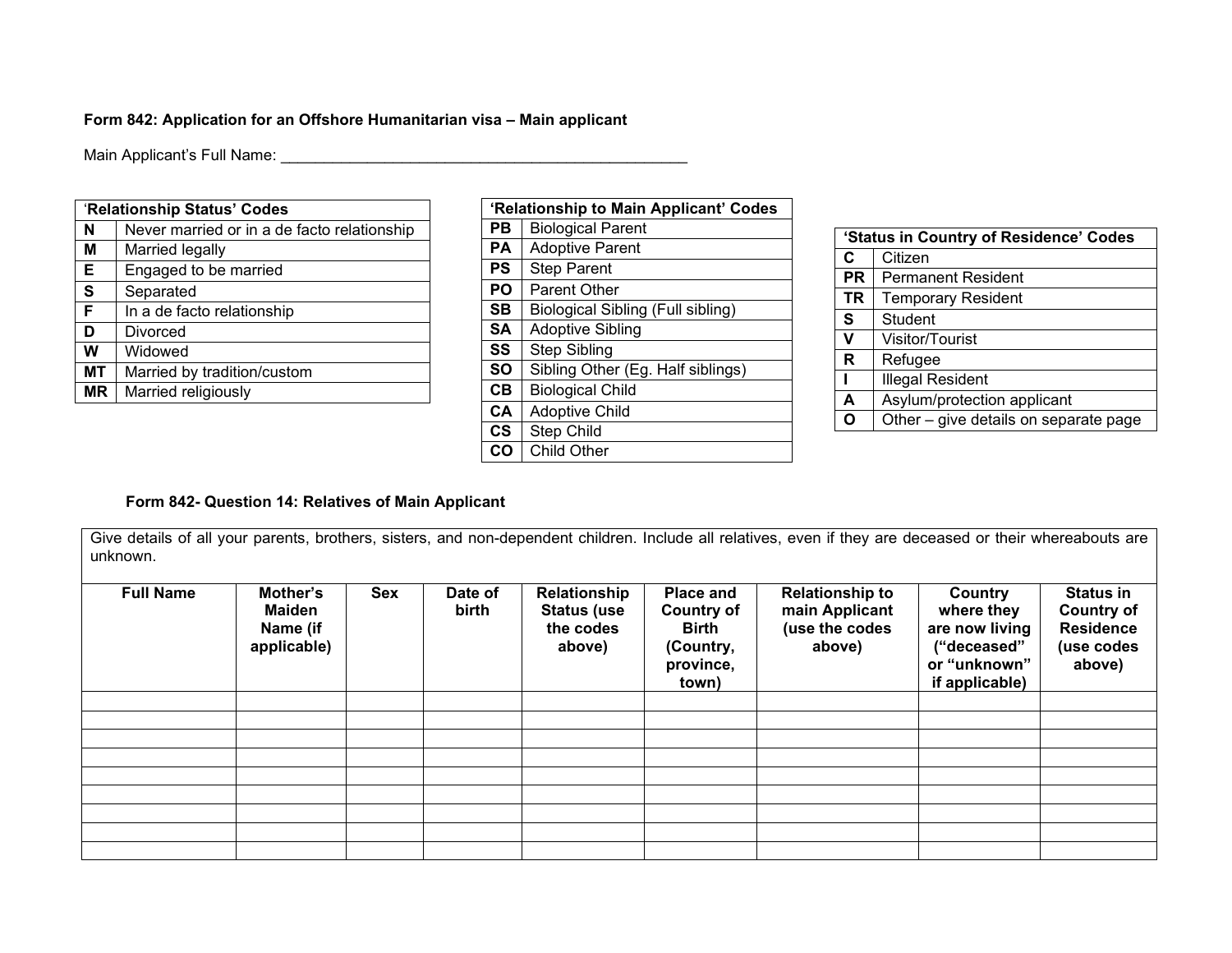### **Form 842- Question 15: Relatives of Main Applicant's Partner**

Give details of all your partner's parents, brothers, sisters, and non-dependent children. Include all of your partner's relatives, even if they are deceased or their whereabouts are unknown.

| <b>Full Name</b> | Mother's<br>Maiden<br>Name (if<br>applicable) | <b>Sex</b> | Date of<br>birth | Relationship<br><b>Status (use</b><br>the codes<br>above) | Place and<br><b>Country of</b><br><b>Birth</b><br>(Country,<br>province,<br>town) | <b>Relationship to</b><br>main Applicant<br>(use the codes<br>above) | Country<br>where they<br>are now living<br>("deceased"<br>or "unknown"<br>if applicable) | <b>Status in</b><br><b>Country of</b><br><b>Residence</b><br>(use codes<br>above) |
|------------------|-----------------------------------------------|------------|------------------|-----------------------------------------------------------|-----------------------------------------------------------------------------------|----------------------------------------------------------------------|------------------------------------------------------------------------------------------|-----------------------------------------------------------------------------------|
|                  |                                               |            |                  |                                                           |                                                                                   |                                                                      |                                                                                          |                                                                                   |
|                  |                                               |            |                  |                                                           |                                                                                   |                                                                      |                                                                                          |                                                                                   |
|                  |                                               |            |                  |                                                           |                                                                                   |                                                                      |                                                                                          |                                                                                   |
|                  |                                               |            |                  |                                                           |                                                                                   |                                                                      |                                                                                          |                                                                                   |
|                  |                                               |            |                  |                                                           |                                                                                   |                                                                      |                                                                                          |                                                                                   |
|                  |                                               |            |                  |                                                           |                                                                                   |                                                                      |                                                                                          |                                                                                   |
|                  |                                               |            |                  |                                                           |                                                                                   |                                                                      |                                                                                          |                                                                                   |
|                  |                                               |            |                  |                                                           |                                                                                   |                                                                      |                                                                                          |                                                                                   |
|                  |                                               |            |                  |                                                           |                                                                                   |                                                                      |                                                                                          |                                                                                   |
|                  |                                               |            |                  |                                                           |                                                                                   |                                                                      |                                                                                          |                                                                                   |

### **Form 842- Question 24: List of residential addresses**

Please include every address in which you have lived during the last ten years

| Address you currently live in | Town | Country | Date you started<br>to live in this<br>address<br>(dd/mm/yyyy) | Names of other people included in<br>this application who lived at that<br>address (if all, write "ALL") |
|-------------------------------|------|---------|----------------------------------------------------------------|----------------------------------------------------------------------------------------------------------|
|                               |      |         |                                                                |                                                                                                          |

| <b>Past Addresses</b> | Town | Country | Date you started<br>to live in this<br>address<br>(dd/mm/yyyy) | Names of other people included in<br>this application who lived at that<br>address (if all, write "ALL") |
|-----------------------|------|---------|----------------------------------------------------------------|----------------------------------------------------------------------------------------------------------|
|                       |      |         |                                                                |                                                                                                          |
|                       |      |         |                                                                |                                                                                                          |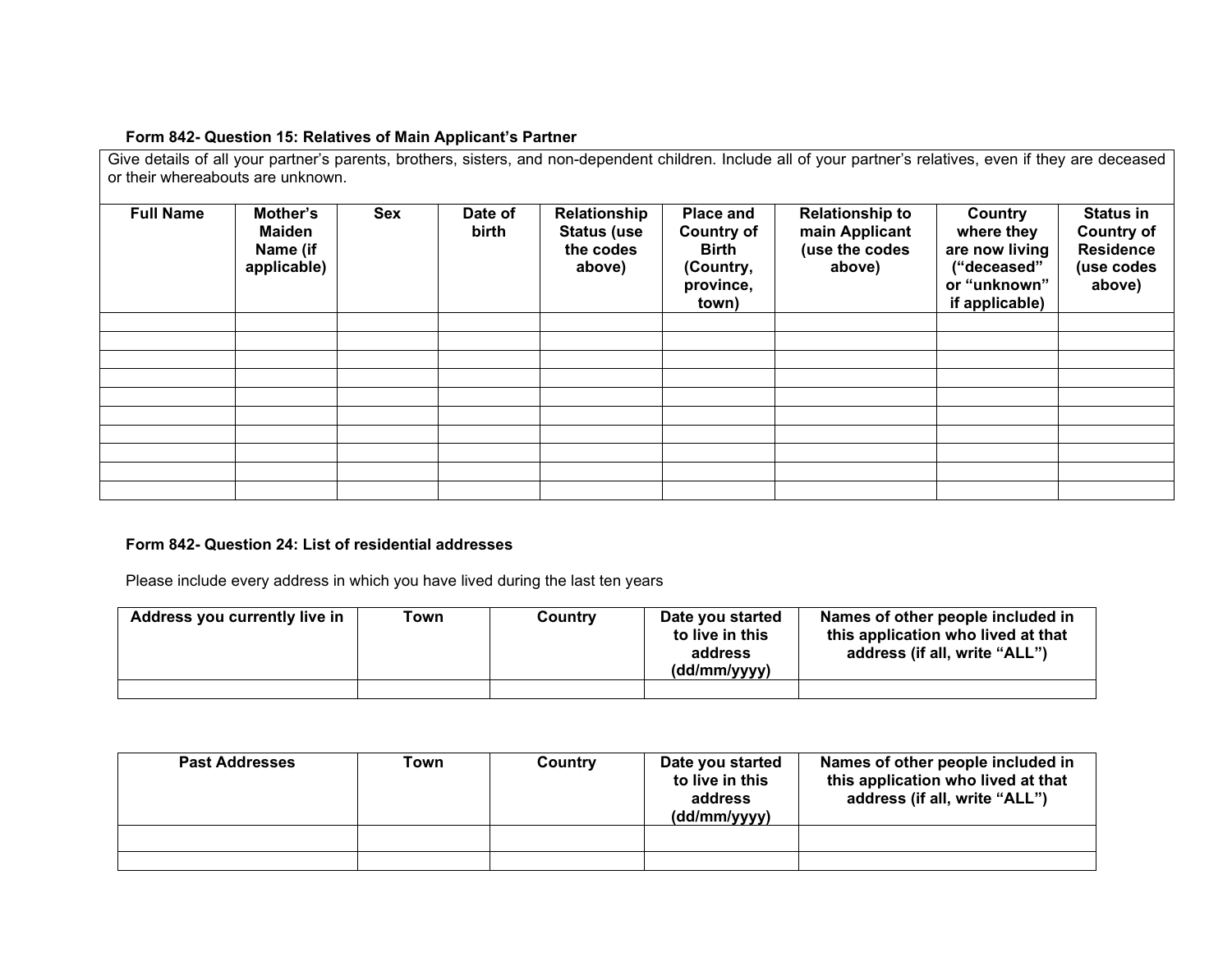| the control of the control of the control of |  |  |
|----------------------------------------------|--|--|
|                                              |  |  |
|                                              |  |  |
|                                              |  |  |

#### **Form 842- Question 25: Religion, ethnic group and political groups**

Please give details of your ethnicity, political affiliation and religion (if any).

| <b>Ethnic group</b> | <b>Religion</b> | <b>Membership of political</b><br>party/group |
|---------------------|-----------------|-----------------------------------------------|
|                     |                 |                                               |

#### **Form 842- Question 33: Travel history**

Please give details of every country that you have travelled through or stayed at before arriving in the country where you are now living.

| Country | Date of arrival | Date of exit |
|---------|-----------------|--------------|
|         |                 |              |
|         |                 |              |
|         |                 |              |
|         |                 |              |
|         |                 |              |

#### **Form 842- Question 38: Employment history**

Please fill out your employment history, including all the jobs that you have had in the last 15 years. Start with your current job and keep going backwards in time. If you were unemployed for a period of time, please write "UNEMPLOYED".

| <b>Date</b><br>employment<br>started<br>(dd/mm/yyyy) | <b>Date</b><br>employment<br>finished<br>(dd/mm/yyyy) | Name of employer | <b>Location of</b><br>employer | <b>Type of Business</b> | <b>Occupation and Main Duties</b> |
|------------------------------------------------------|-------------------------------------------------------|------------------|--------------------------------|-------------------------|-----------------------------------|
|                                                      |                                                       |                  |                                |                         |                                   |
|                                                      |                                                       |                  |                                |                         |                                   |
|                                                      |                                                       |                  |                                |                         |                                   |
|                                                      |                                                       |                  |                                |                         |                                   |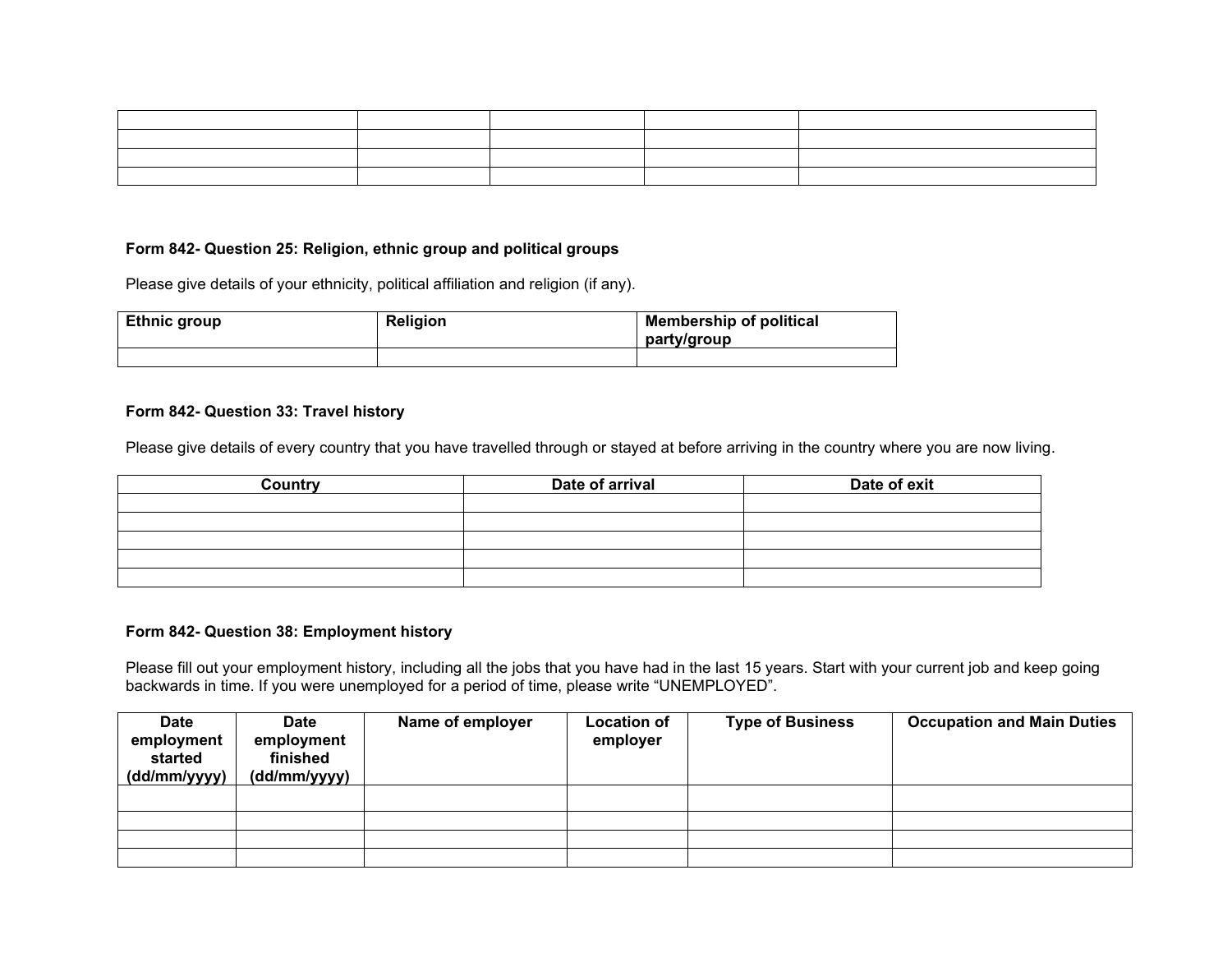# **Form 842- Question 40: Education history**

Please fill out your education history

| <b>Primary school</b>                 | <b>Secondary school</b> |                   | <b>Post-secondary</b><br>education |                   | Highest educational qualification obtained<br>(for example: primary school certificate,<br>secondary school certificate, Bachelor's<br>degree, trade certificate) |
|---------------------------------------|-------------------------|-------------------|------------------------------------|-------------------|-------------------------------------------------------------------------------------------------------------------------------------------------------------------|
| Date of<br>Date of<br>finish<br>start | Date of<br>start        | Date of<br>finish | Date of<br>start                   | Date of<br>finish |                                                                                                                                                                   |